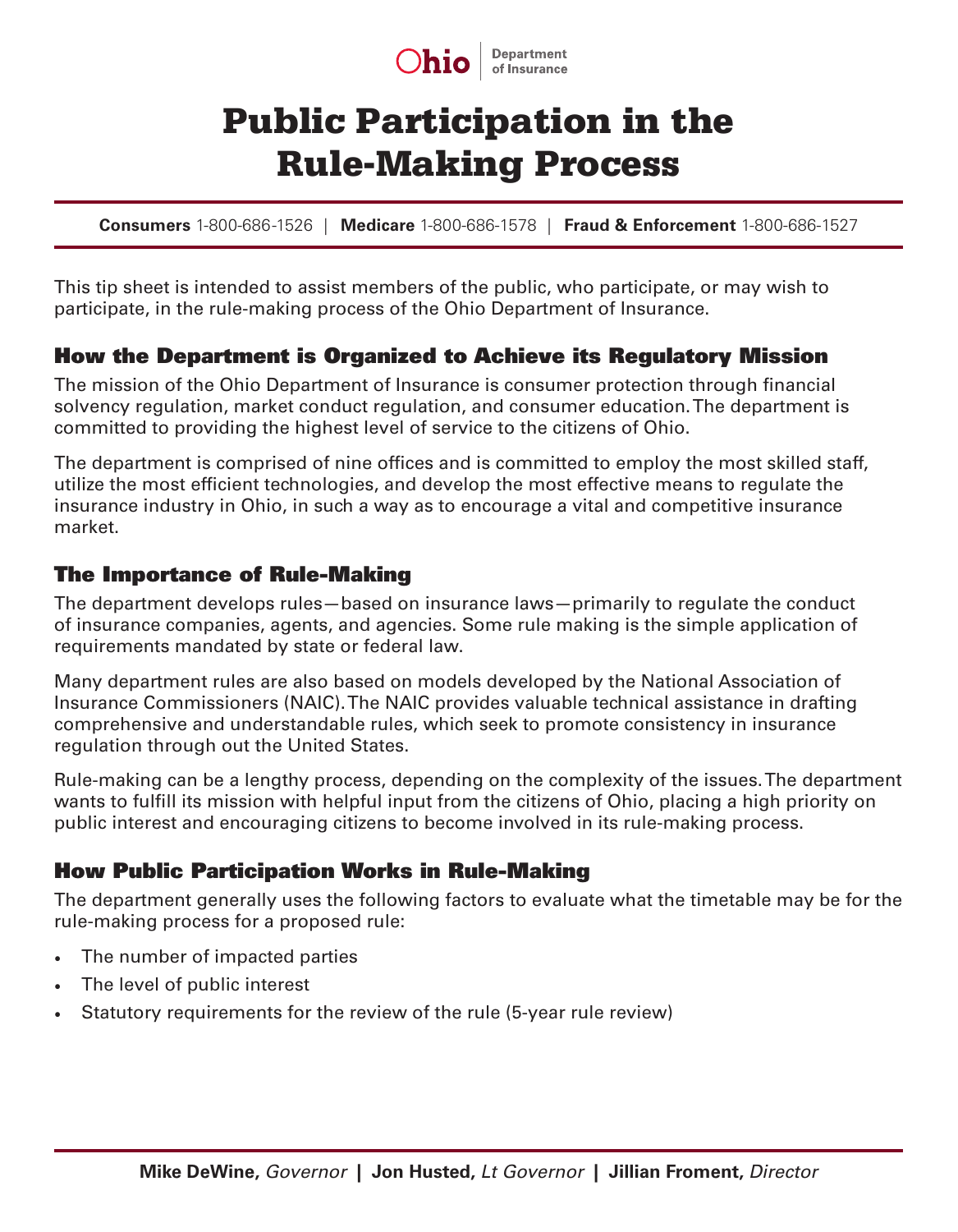

The department must accurately judge the level of public interest and ask for appropriate input from consumers to make the rule development process successful and effective. All rules require some level of public review and comment. The department's main steps in its rule-making process are to:

- Circulate information for interested party review
- Review and consider interested party comments
- Submit rule for Common Sense Initiative (CSI) review
- Provide public notice of rule proposal and hold public hearing
- Give fair consideration to comments received at public hearing
- Submit rule proposal to the Joint Committee on Agency Rule Review (JCARR)
- Finalize rule
- Receive approval by JCARR

Public participation opportunities may include some or all of the following:

- Interested party review and comments\*
- CSI review
- Public notice of rule proposal and public hearing\*
- Discussion with department advisory groups
- Discussion with trade and consumer groups
- Discussion with the NAIC

Interested party review/comment and the public notice/hearing procedures are formal processes required by law. Members of the public and the insurance industry may comment for the record through these formal processes. Comments can be in the form of written or oral testimony given during a public hearing. Either way, they will become part of the administrative record.

Less formal (but no less important) are comments and input received during the department's information sessions and meetings with interested parties. If you want your name placed on a list of interested parties, please register at **www.business.ohio.gov/reform**.

#### **\*required for all rule packages**

# How Can I Find Out When A Public Hearing Has Been Scheduled?

Notice of a public hearing on a proposed rule by the department must appear on the Register of Ohio website at www.registerofohio.state.oh.us. To find the notice, click on "Upcoming Public Hearings."

# More About Public Information Sessions and Public Hearings

The department encourages involvement by the public in all areas of insurance regulation. The public information sessions and public hearings described here allow citizens to become participants in the department's rule-making process.